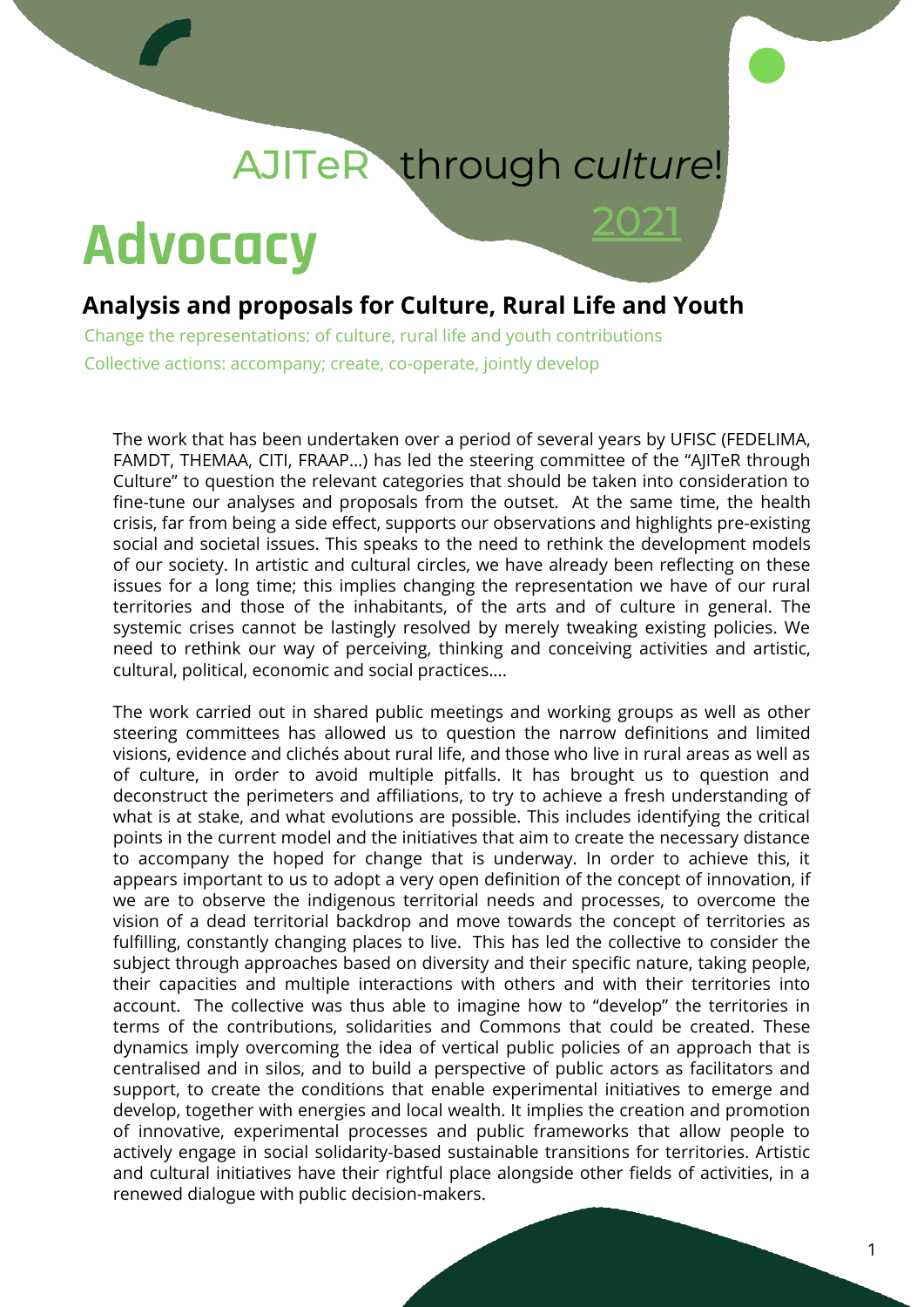

## **I. Shaking up our representations...**

## **of rural life...**

The concept of territory is one that needs to be understood in all of its many dimensions: physical, geographical, administrative, history and heritage as well as a place where people live and symbolic representations (1), a living cultural factory, an ecosystem for living things, both human and non-human, indeed in all its aspects.

The many meetings and work (2) that has been dedicated to this for several years by artistic and cultural structures illustrate how rural territories are living and evolving entities. These territories cover a wide diversity and are well perceived by the many actors who write about them as well as being the objects of considerable change; they constitute a place of great wealth. These actors are committed to redefining territories at both socio-economic and cultural levels in spaces in what can be considered as new systemic logics, networks, ecological and social transitions, and empowerment of their resources. It is thus necessary to overcome the approach of the perception of a poor, deprived agricultural territory, all too often considered as dependant on urban centres where all the means and services are concentrated.

Rural areas as contributive spaces and initiatives are a fact. Many different territories identify as places of innovation and alternative solutions in terms of public services, agricultural development, mobility, technologies and numerical use or resource management. They adopt a so-called "frugal" (3) "culture of innovation", "jugaad" (4) or "low tech" and claim to be experimental "risk-taking" cultures with "the right to get things wrong" (5).

<sup>1.</sup> Augustin (J.-P.), Lefebvre (A.) (dir.) – *Culture en région – Perspectives territoriales pour la culture*, Norois, 198 | 2006, 81- 82

<sup>2.</sup> This is a pluridiscipinary and multi-partnership working group initiatied by FEDELIMA, working on issues and specificities of cultural and artistic projects in rural areas. There is a dedicated website that lists resources on this question - [www.ruralite.fedelima.org](http://www.ruralite.fedelima.org/). Additional publications linked to the AJITeR and resources on culture/rural questions/youth are available at [www.ajiterculture.org](http://www.ajiterculture.org/)

<sup>3.</sup> **Frugal innovation** is an approach that consists of meeting needs in the simplest way possible, often summarised by high quality low cost solutions or greater innovation with fewer means (Wikipedia)

<sup>4.</sup> **Jugaad** (also called Juggaar ou Jugar) is slang in Hindi, Bengali or Penjabi; whose meaning can change according to context. It literally means "to get around" in Tamul, and can refer to an ingenious way of repairing or simply fixing something to a disruptive solution, or repurposing. It is also synonymous with creativity: improve or do something equally well with fewer resources. Jugaad is increasingly used as a management technique, and is internationally recognised as a form of frugal design (Wikipedia)

<sup>5.</sup> L'innovation dans les territoires périurbains ou ruraux Innovation in peri-urban or rural areas? Pour un changement de paradigme ! Raphaël Besson, Julien Brouillard | "Nectart"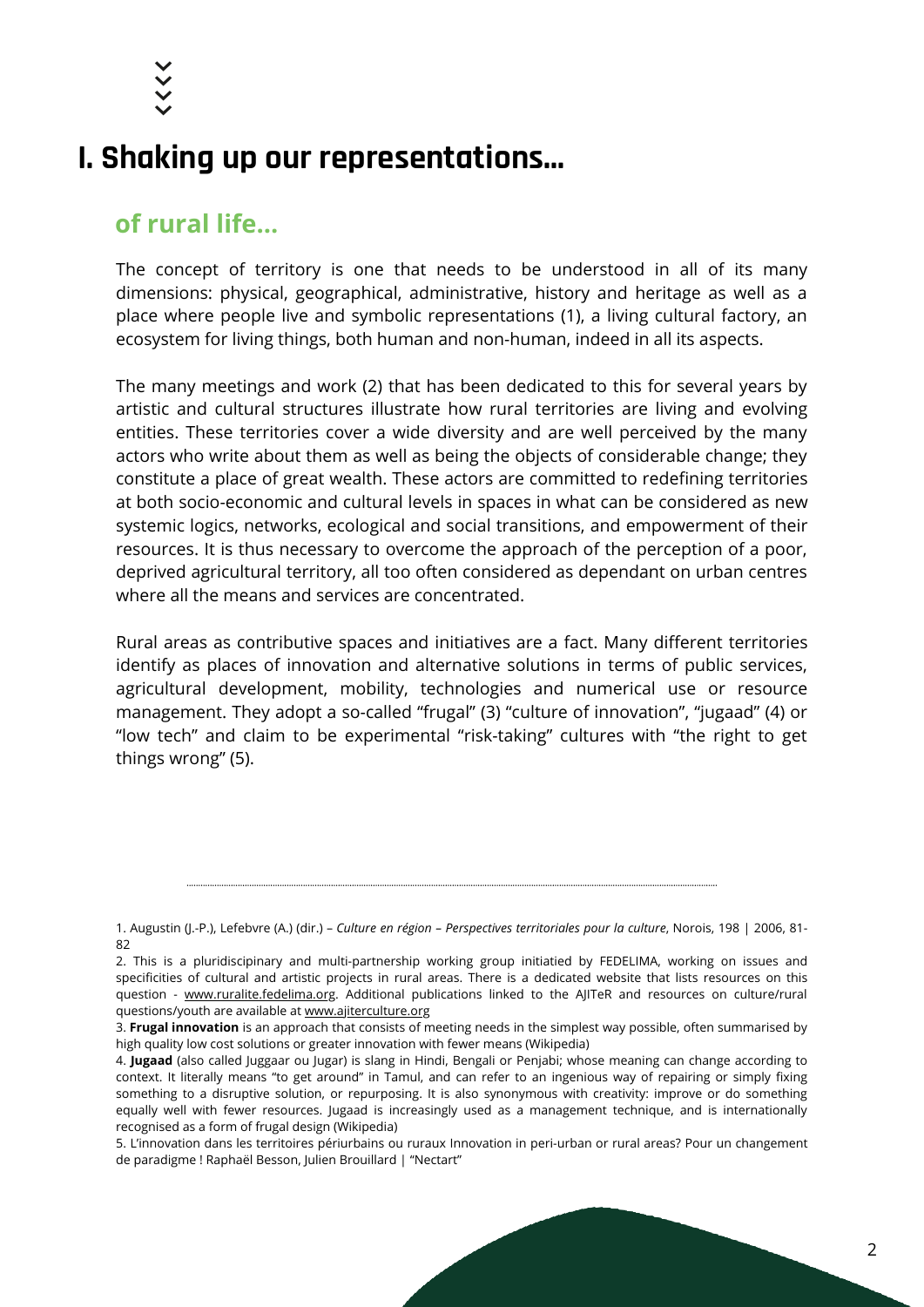FEDELIMA, through the experimental workshops they held for their contemporary music members, have observed that rural territories are dynamic and that they nourish urban areas. The existence of solidarity structures is also emerging as an example of input from the rural areas. Itinerant approaches and artistic inputs are reinventing possibilities. Rural lifestyles have thus risen above the division between urban and rural in a long-term transition.

Territories are changing in a context of the evolution of political and administrative norms. They are renewing the way they deliver services and networks, exploring the ways in which they develop their relationships and cooperation. Villages and towns are sensitive spaces of life and citizenship, as well as specific levels of administrative organisation. They have a major role to play in favour of consultation and cooperation if they are to avoid the effects of concentration and the ripping apart of the territorial fabric. Furthermore, there is a recurrent affirmation that rural spaces do not exist as a separate space from the rest of the world, but are often directly connected. This is visible both in the desire that is so often expressed by people, to act local and think global as in the way in which European funding is made available to local territorial projects.

## **and of people...**

Many sociological studies (6) have shown that generally speaking, the urban/rural opposition needs to be revisited, and that the cultural differences between urban and rural inhabitants are tending to disappear (access to information, to goods and services and to artistic productions, especially via Internet), even if certain differences remain, such as in the way people relate to cities or to nature.

Lifestyle renewal caused by generational change means we have to think about how cultural identities are shared, about exchanges and hybrids born from diversity, the dynamics of local socio-economic, political and cultural fabric… The process of cultural identification and construction of pathways are linked to the individual, and are unique and singular in nature; they cannot be reduced to categories based on statistical logic or public policy frameworks. We need to take the complexity that results from this diversity of "being part of the world", into consideration.

As far as cultural structures are concerned, people need to be guided towards greater freedom and responsibility that enables them to grow their abilities, while recognising and showcasing the forms of resources and relations that they weave in their territories. It is essential to become fully aware of their ability to contribute actively to rural areas.

6. Coquard B., Que sait-on des jeunes ruraux ? Revue de littérature, rapport d'étude, INJEP, mars 2015 ) + Accueillir les jeunes en milieu rural – Pour des territoires solidaires – MRJC – Injep – cahier de l'action n°10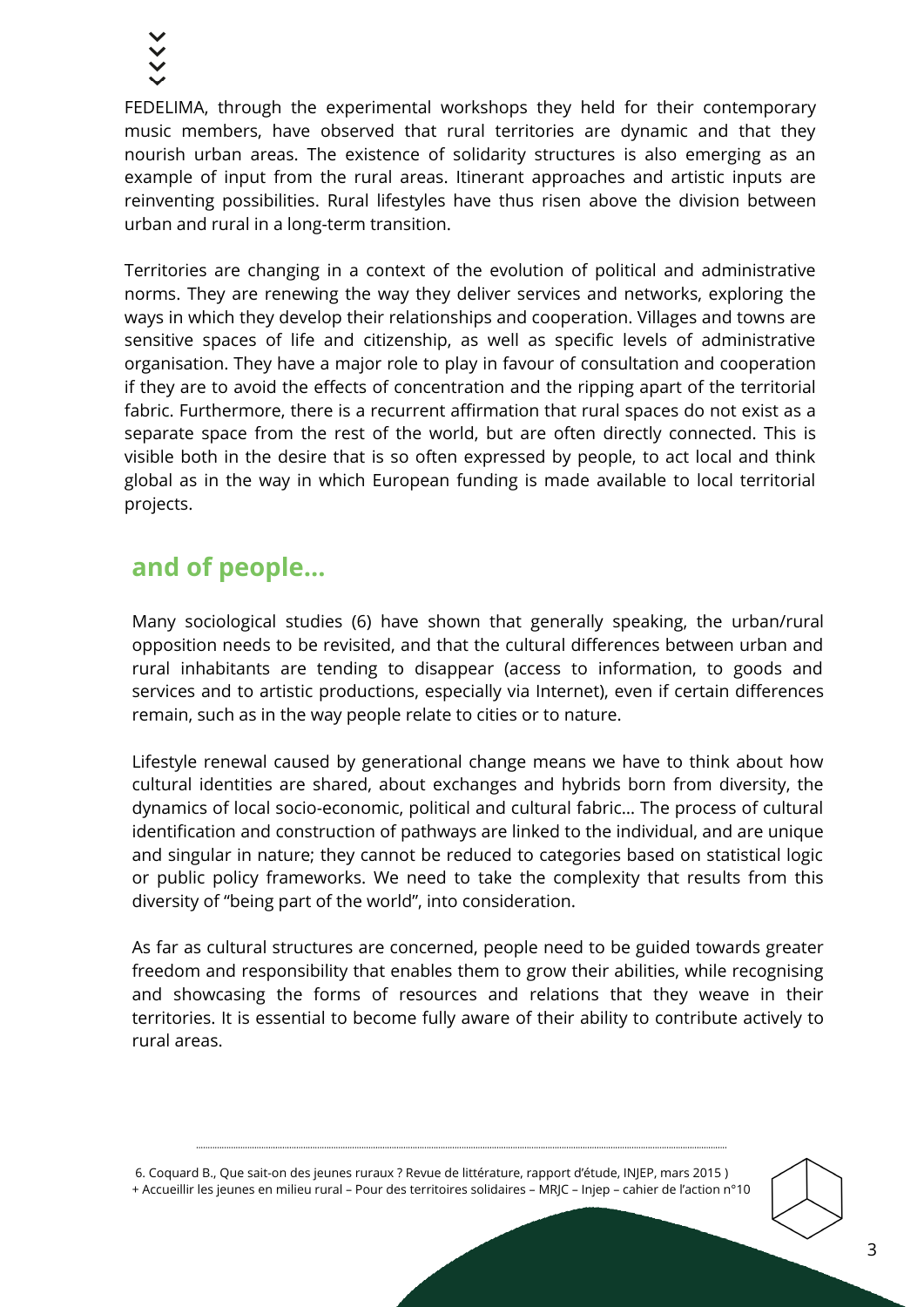Furthermore, their experience enables them to contribute actively to social and societal change. By thus considering or reconsidering people in a different light in terms of their territory, this implies questioning their place in that given territory. This question underpins all age groups and invites us to include questions on youth in a broader objective of the emancipation of people and territories.

In line with this, accompanying people on the path towards greater freedom, equality and fraternity implies respecting their human rights, ranging from their civil and political rights to their social economic and cultural rights (7) "Everyone, as a member of society, has the right to social security and is entitled to realization, through national effort and international co-operation and in accordance with the organization and resources of each State, of the economic, social and cultural rights indispensable for his dignity and the free development of their personality." (8)

This human rights-based approach imposes a guarantee of both living conditions and income that will enable people to fulfil their emancipation. This is the prerequisite condition for true participation in artistic, social, economic and political life in a territory, where their cultural resources are taken into account and lead to unveiling of the initiatives they can develop.

## **and cultures.**

Actors underline the importance of defining culture in the broadest possible sense, in a process that closely knits people and the environments in which they live. All people are recognised as part of culture, and that they develop a sense of cultural identification throughout their lives by sharing their cultural resources, participating in and contributing to cultural life. Culture should therefore be understood in a way that reaches beyond the habitual understanding of so-called cultural policies and the artistic field to question the ways in which we jointly build our life-styles, our organisations and our relationships.

Structures that wish to promote this vision of culture have therefore chosen to implement cultural rights that are part of the indivisible whole and inter-dependent universal human rights as well as the Notre and LCAP laws (9). Cultural rights can be defined as rights and freedom to participate in, access and contribute to the resources required for the process of cultural identification that is developed throughout peoples' lives, individually or in groups. It responds to the responsibility targeted by the human rights of social justice and lasting peace as well as "Building Humanity" together by working to develop peoples' freedoms, responsibilities and capacities.

7. International Covenant on Civil and Political Rights (OHCHR) **and the International Covenant on Economic Social and Cultural Rights** (ICESC) complete and strengthen the Universal Declaration of Hunam Rights of 1948. 8. Universal Declaration of Human Rights, Article 22

9. NOTRe and LCAP laws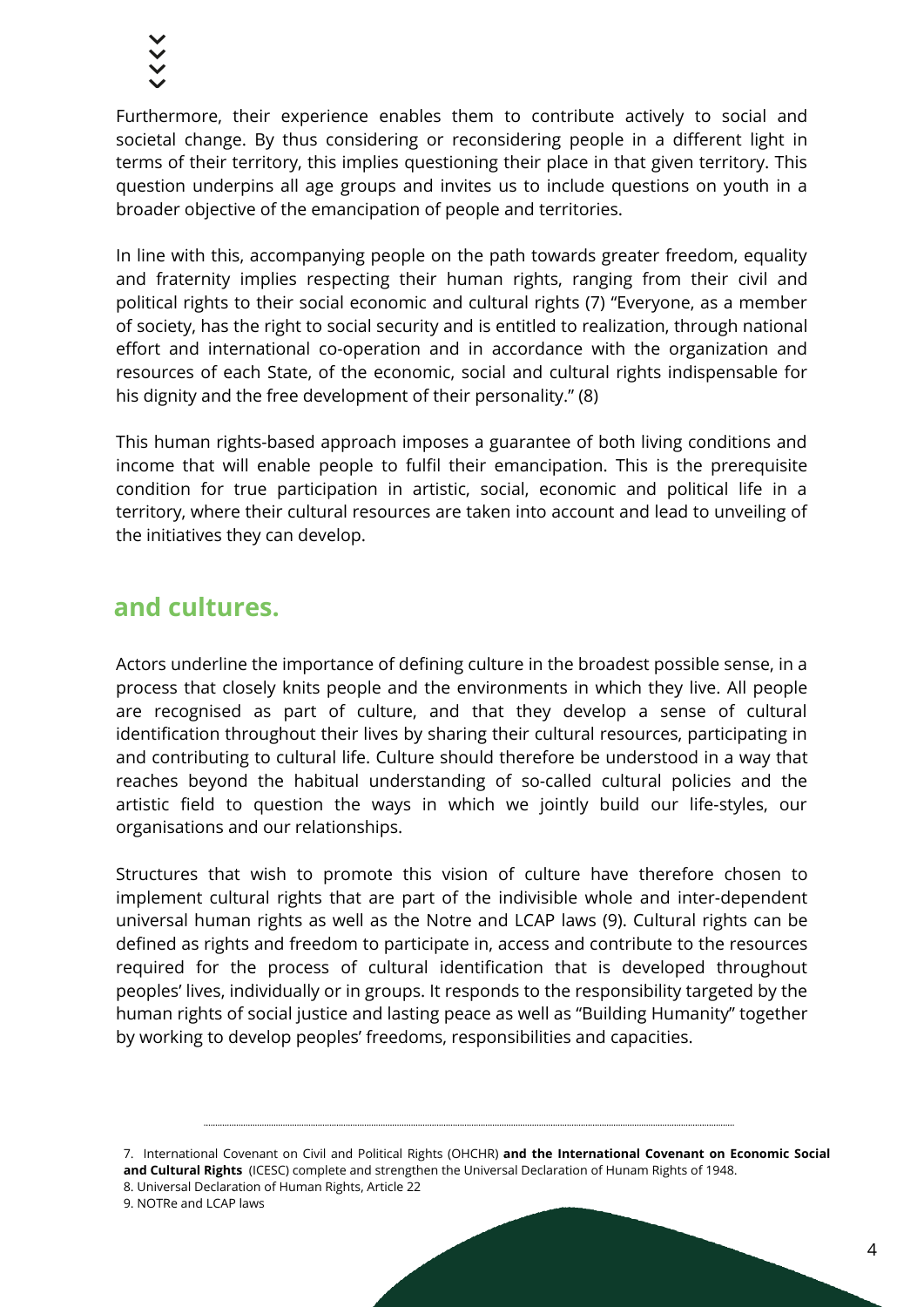They are directly linked to cultural diversity defined as "the common heritage of humanity" (10). They are grounded as much in the identities of networks and capacities of people as in the historical heritage resources, know-how and popular use; cultural diversity helps to deconstruct frozen representations and imagine how to open a territory to a variety of references. They jointly contribute to creating dynamic territories.

There are many deep worries abut the future: the observed loss of biodiversity, the energy crisis, reductions in public services, difficulties in accessing employment, inequalities between men and women etc. This is leading actors to ring an alarm bell about the risk of becoming overly inward looking as well as those of conservatism and the refusal to acknowledge differences. In this ambiguous context, they are expressing their desire to put humanist, ecological values to the forefront through access to spaces where people can be socialised and share life, the pragmatism of socioeconomic solutions, and the proposal to build new imaginaries, and respect cultural diversity.

Culture should thus be considered as a pillar of living together, and social and territorial cohesion; artistic and cultural initiatives are the levers. In rural areas, the fact that cultural rights and their implementation have recently been taken into account in the joint design, partnerships and cooperation with the associations and inhabitants as well as Local Authorities and the State. This all creates an essential work dynamic.

The issue of cultural rights linked to human rights also meets the objectives of sustainable development and solidarity and thus forms a relevant framework to evaluate and support the progress of public policies.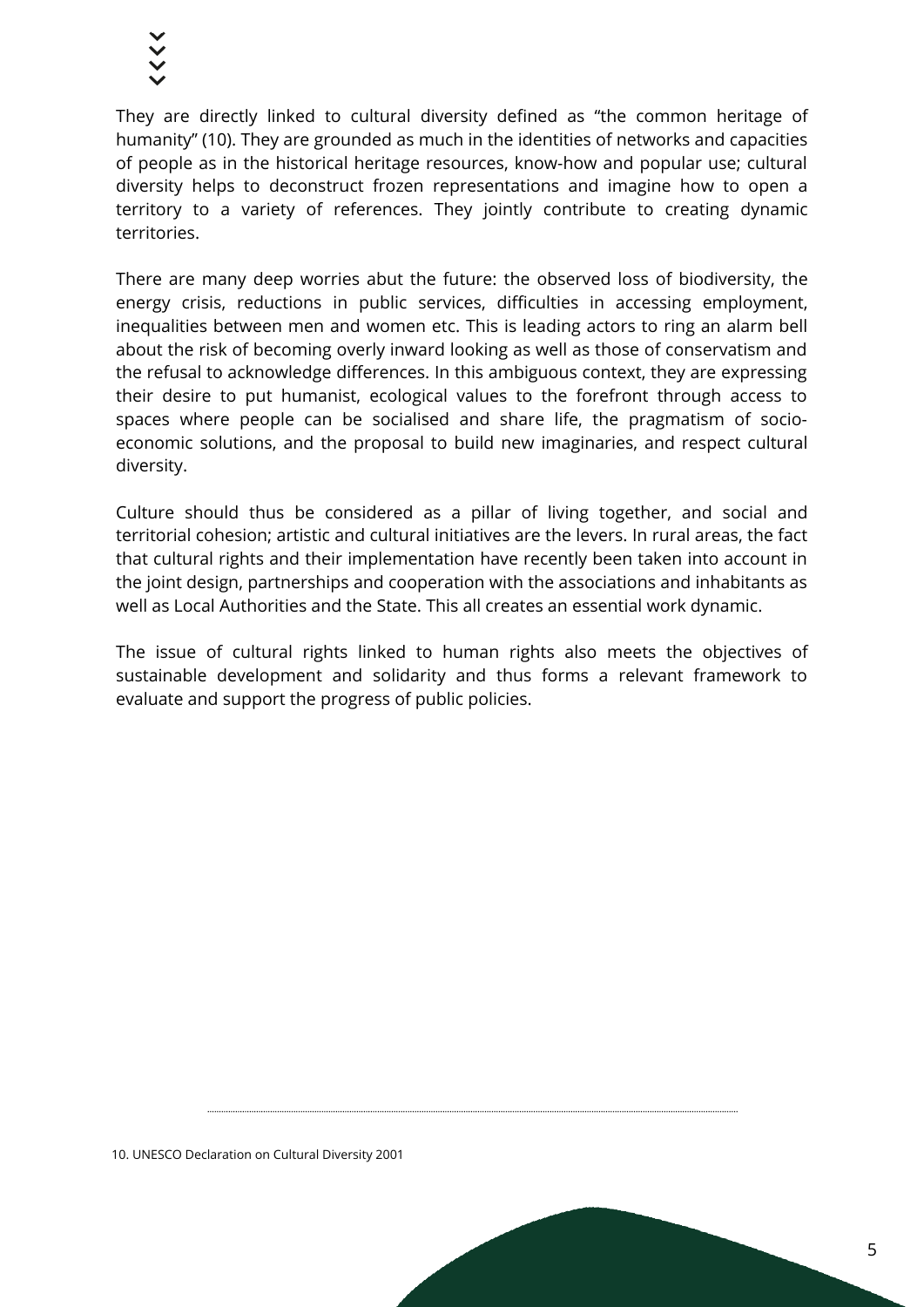

## **II. A collective approach: accompany, undertake, cooperate, jointly design**

Our analyses and approaches to the different subjects mentioned has led us to emphasize the key structural actions needed in order to reconsider our way of doing things, and more specifically how we support territories, initiatives and projects and artistic and cultural expression, to move towards an approach based on social solidarity economy, practices that are anchored in co-operation, citizens' participation and joint design of public policies.

## **The starting point is people and the wealth of their diversity: the pathways and relationships**

Cultural diversity is closely interwoven with cultural rights, and speaks to fundamental issues for all human beings, especially that of the recognition of creativity and expression linked to cultures and traditions and specific practices that contribute to "intellectual, emotional, moral and spiritual existence that provides greater satisfaction to all" (10), that of the right of all to access the necessary resources to achieve their personal and social development, linked to the duty of exchange and understanding between them and others.

One essential aspect is the need for complentarity between cultural diversity and cultural rights: people are the first factor of diversity, and this underpins their rights. Cultural diversity needs to be anchored in a dynamic relationship between societies and where they live.

Cultural rights should thus define a political vision and ethical framework that can be constantly revisited throughout the practice and organisational frameworks of our societies if they are to fully include the objective of people's emancipation in their lives. The development of a political and ethical framework allows for a collective approach to contemporary challenges.

The use of this approach based on cultural and human rights provides a dynamic framework for exchange, and allows people to develop new ways of thinking as well as democratic logics, citizens' involvement and active participatory development approaches. Firstly, given the forms of social withdrawal and rejection that currently exist, we now need to reconsider our relations to others more than ever before, as well as our acceptance of differences, and encourage dialogue, as well as dedicating time to collective reflection. In this debate between belonging and feelings of identity "the rhizome identity" as described by Edouard Glissant invites us to consider the precise singularity and diversity of pathways that enable us to build new territories. This constitutes a decisive approach to building the public policies of tomorrow.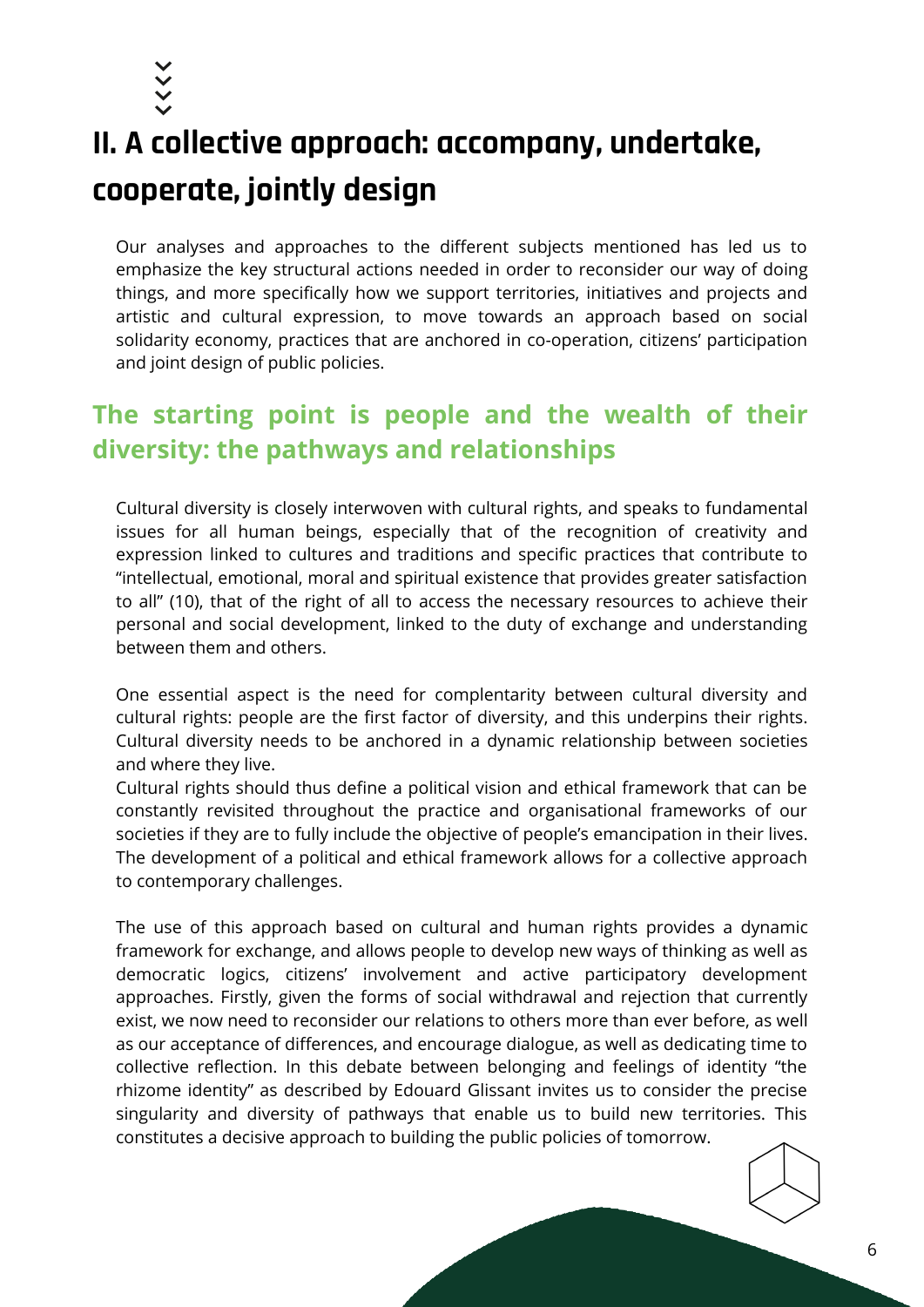#### **Principles: The diversity of pathways and imaginaries**

■ Deconstruct pre-conceived ideas by:

> Establishing relationships based on dignity through listening and reciprocity;

> Involving people to gain a better understanding of what they want and the challenges they are facing, their desires and their resources;

> Supporting their participation in designing practices and activities such as neighbourhood committees, project centres, participatory budgeting…

> Supporting the diversity of cultural spaces

■ Ensure greater effectiveness of inter-related rights by:

> Designing and building within a framework of sustainable development that takes environmental, social and cultural issues into account;

> Ensuring joined-up public actions that move beyond a silo approach and type-cast roles.

## **A different way of supporting through reciprocity**

Accompanying and supporting people implies working with them and not doing things in their place. This implies not creating a policy that enables access, but rather a position and posture of support that recognises all people as legitimate actors in their own right and equals in their participation in cultural life. This is where the artistic and cultural structures should be situated. People should be able to tell their stories, and share their world vision, discuss things, provide critical input, act and create…. These are some of the ways that illustrate the never-ending growth in vitality of associative life. Different ways of acting and doing thing in artistic projects, openness to time dedicated to creativity, access to shared spaces and practices (which should be intermediary and independent structures), support for the professional pathways involved in these challenges, and recognition for the cultural references that are and will become increasingly hybrid, are all essential.

This approach and these spaces provide alternative models for people who have lost faith in the system, or who would like to develop new ways of thinking and doing and living differently, and whose values are anchored in solidarity through social solidarity economy or popular education. This leads to a posture whereby support is considered as a "relationship of co-operation", apprenticeship (especially between artistic teams), a relationship of equals grounded in reciprocity and based on the people involved, their desires, and "capabilities", and where the person who accompanies is given a place and a space without imposing themselves and not the opposite. And although the forms of support proposed by these cultural and artistic structures is sometimes informal and spontaneous and difficult to quantify, and not often highlighted, the way in which they meet expectations and raise them with institutional partners clearly shows that they play a major and growing social role in those territories where they are present.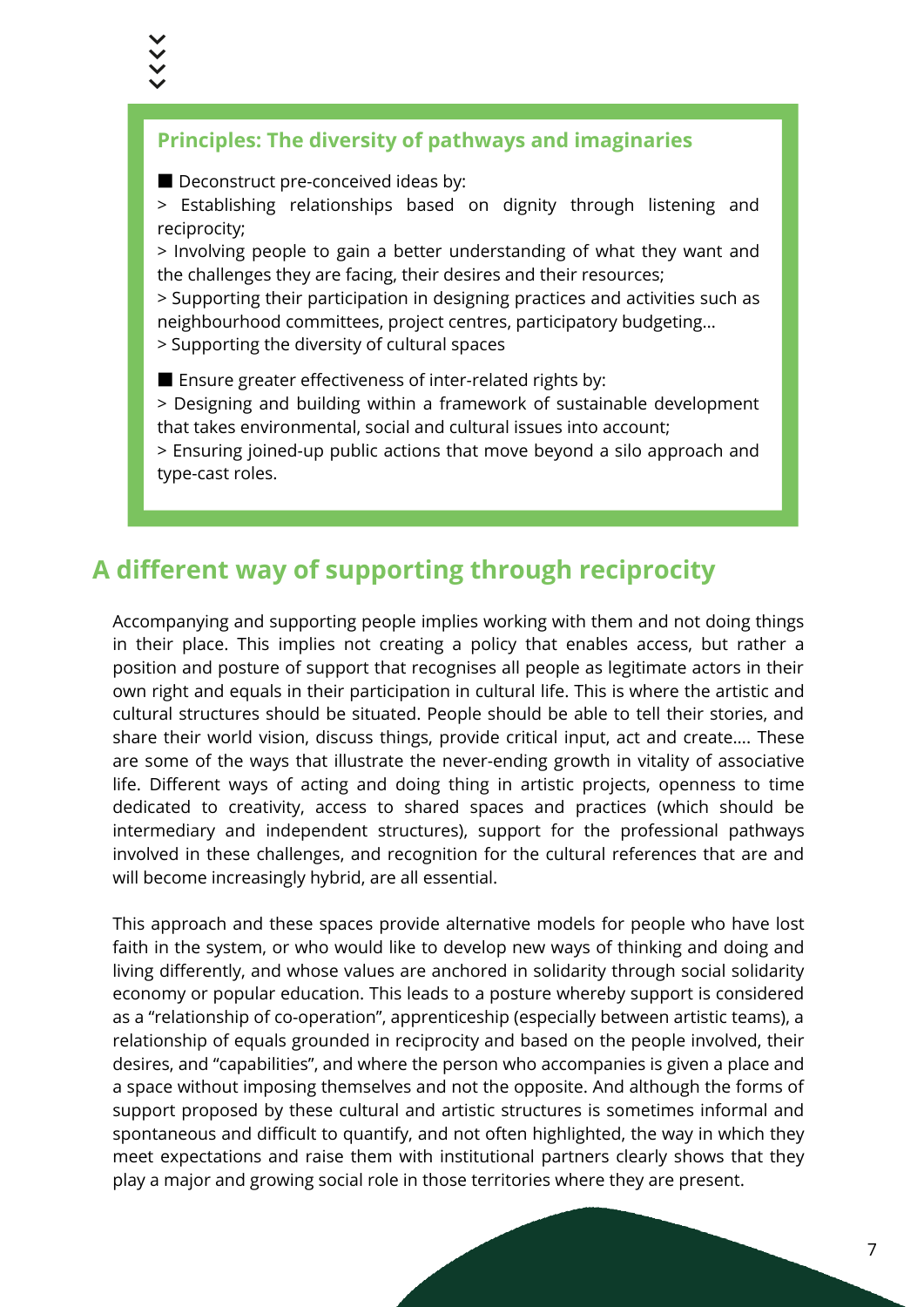#### **Recommendations: Design support**

■ Strengthen territorial design by:

- > Rolling out adapted funding;
- > Mobilising skills (recruit and train professionals in rural areas…);

> Recognising the skills that exist within associations and co-operatives, especially those of a cultural nature and involve them in processes of local development;

> Providing additional material support to the current approach that only funds projects (buildings, offices…).

#### **Proposals**

■ Develop territorial spaces or actions dedicated to different forms of support:

> Develop support structures such as "Project hubs"…

> Accompany the emergence of experimental spaces that are open to experimentation such as intermediary spaces

■ Develop support for voluntary work and co-operation

## **SSE and a different way of working**

Artistic and cultural actors can provide a new way of working within a framework of social solidarity economy, by linking the question of cultural rights to an artistic approach as well as new ways of living and doing that are alternative, ecological, that fight inequalities and discrimination and are anchored in gender equality… This should take place at both territorial level and within structures. People who are constrained by an excessively normative way of working or professions, question the meaning of their work, their activities and their jobs… which is a reminder that social and economic aspects are cultural constructs and should be integrated into the environment in which they are developed and thus become meaningful. This therefore involves the need to work with open forms of governance that are transparent, horizontal and participatory and with the values of popular education.

There is a growing trend whereby public operators are becoming increasingly privatised and prefer to support and fund innovative initiatives that are often grounded in a "technological" approach, the SSE structures at territorial level in rural areas are calling for co-operative practice and processes that meet long-term needs and territorial specificities.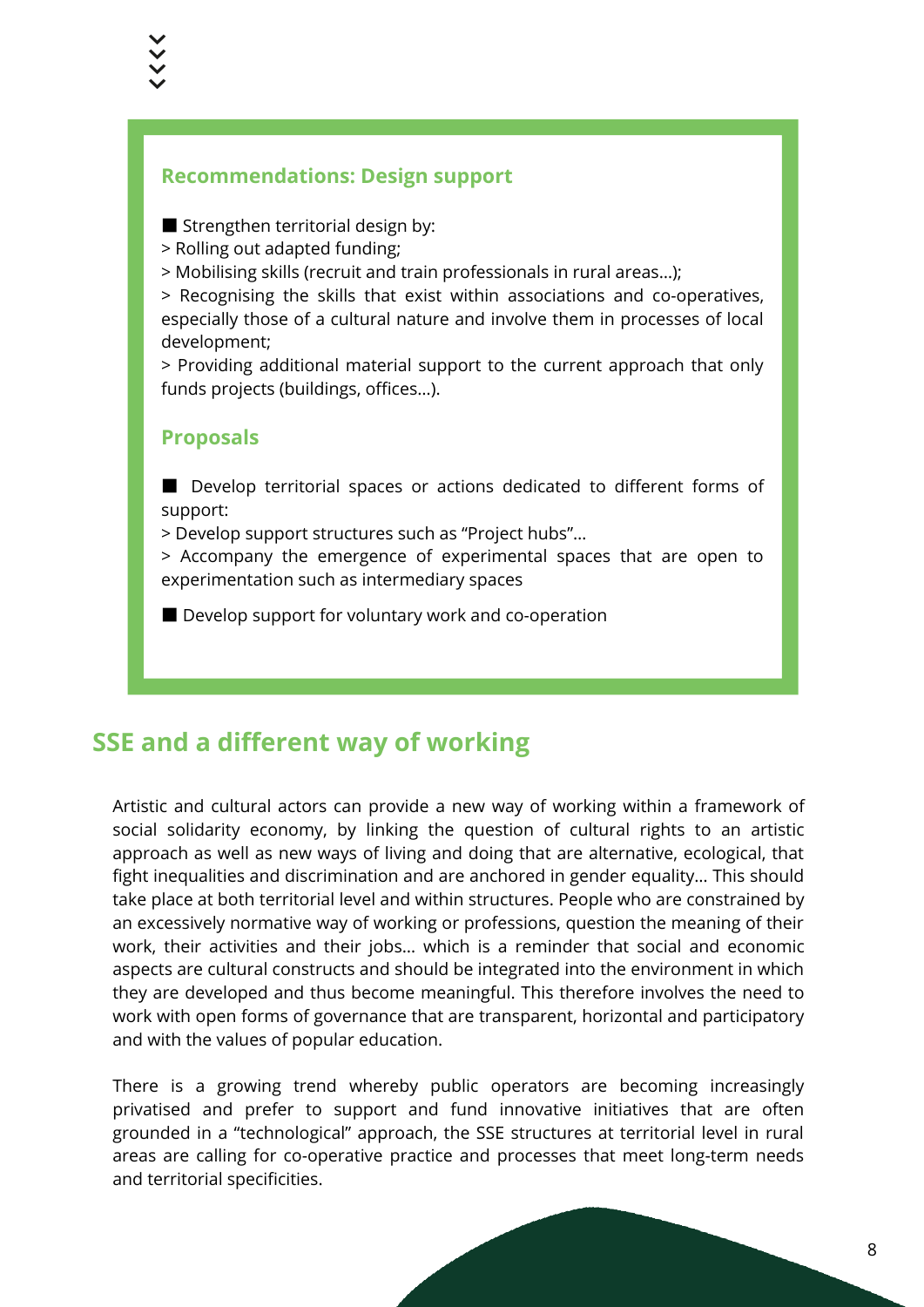Given this desire to create and work differently, the loss of job seekers supports, especially for youth that were a major accelerator for projects and pathways for thousands of young people, underlines the way in which the networks for youth-led and local initiatives have been undermined.

#### **Recommendations: Encourage job creation**

■ Roll out employment support grants that are adapted to the professional realities of both structures and the objectives of permanent job creation;

■ Accompany social work inclusion and creators of social solidarity economy jobs such as CAE and SSE incubators;

■ Recognise and consolidate forms of popular education and transmission between peers;

■ Support funding for professional Life Long Education;

■ Encourage co-working spaces, citizens' and professional activity centres that support the development of new cultural spaces.

## **Innovative cross-cutting co-operation**

Actors in rural areas developed their ability to co-operate a long time ago. In areas of low-density population, the low numbers of inhabitants is a favourable milieu - both through desire and needs - to working together and developing interdisciplinary and cross-sectorial projects and building projects of general interest. However this strong desire to build cross-sectorial projects faces significant challenges in terms of political understanding.

The territorial redesign appears all too often to demonstrate a loss of local design. This is sometimes compensated for by frameworks and ways of working that are poorly adapted and that make it difficult to develop. Meanwhile the structures complain about how slow the various institutions are to work together, and the low level of cooperation between actors and the territorial authorities on projects where they should work together in consultative and co-operative manner. Therefore cross-cutting between these various actors and networking needs to increase in order to build these new dynamics.

The capacity to act locally can only become effective if there is a political will on the part of elected representatives to support cultural and associative life.

This then enables synergies to be created that mobilise people, valorise them in their actions and invent diversified ways of co-operating. We therefore need to work together, with improved communication, challenge mobility, link policies and develop joint funding…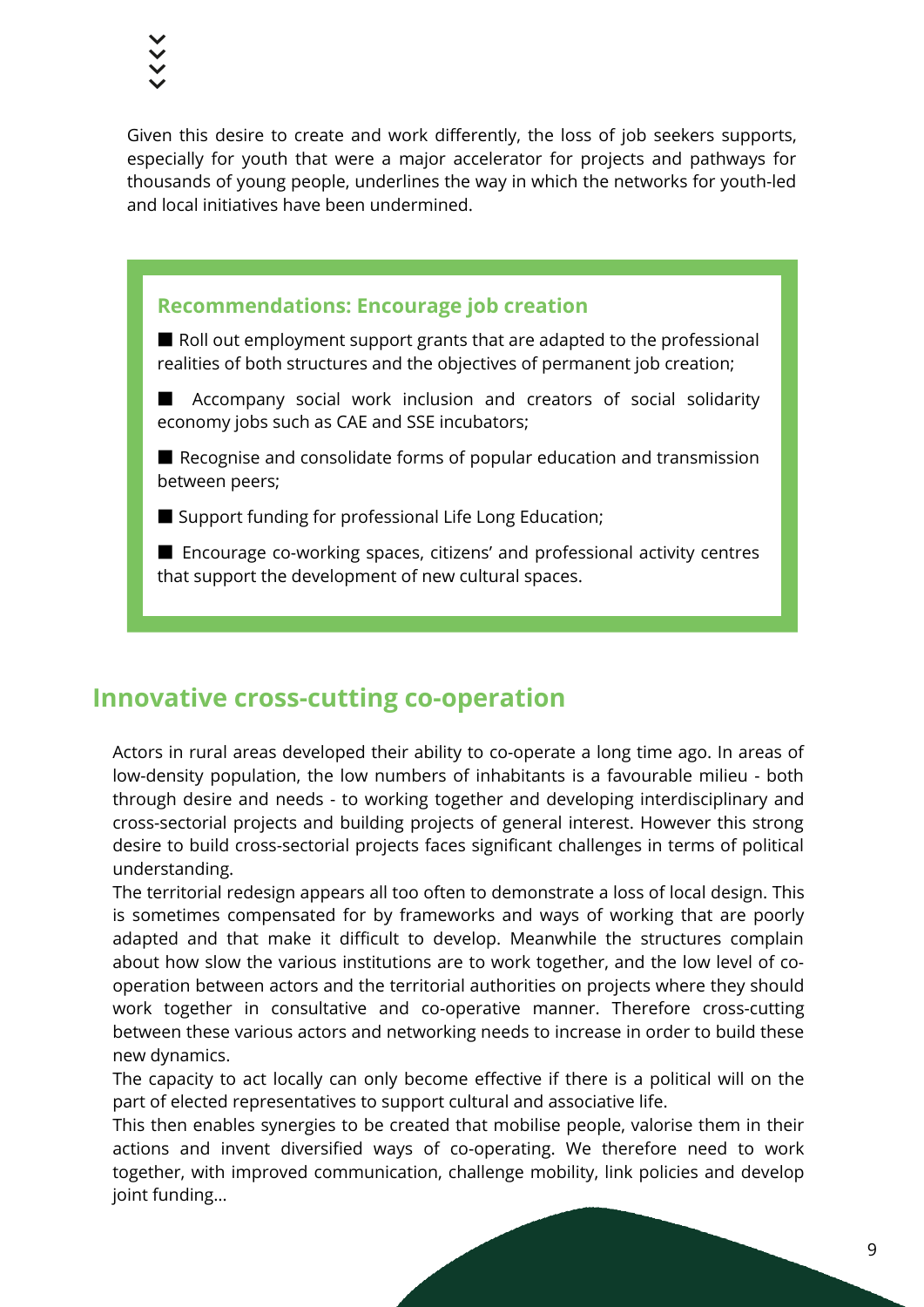#### **Recommendations: cooperation**

■ Support processes of local co-operation that help develop territorial and European projects, by committing funding to design support;

■ Mobilise the support of leading local socio-economy actors such as those involved in the associative sector, arts and crafts, etc.

■Encourage self-evaluation methods of territories followed by sharing and mutualisation of participatory observations;

■ Reflect on how to raise long-term funding that would give time to the processes and experiences to take root;

■ Build shared actions by:

↘Defining an overall project

↘ Developing governance – even in a temporary capacity – for this kind of project

↘Allowing sufficient time ↘Funding design

■ Work on cross-cutting frameworks between sectors, especially in Local and Territorial Government, and encourage inter-ministerial actions by joint funding of programmes and projects: Ruralisons! Collective Territorial Projects Platform (PCT), LEADER and MCDR projects such as the AJITeR project, Social Space labels such as the Coustellet Station…

## **Joint design of a different kind of public policy**

Territorial policies, from local to regional level are multiple, and lie at the heart of change. They face the challenges of contemporary change and territorial reorganisation and are thus destined to change and reinvent themselves. The cultural dimension forces people to think in terms of shared responsibilities and political desire to invest in the future, inasmuch as the cultural dimension needs to be taken into consideration in collective existence.

It therefore appears essential that elected representatives position themselves as facilitators of actions, and adopt a cross-cutting approach to genuinely rebuilding territories collectively, and thus encourage the greatest possible number of inhabitants to participate in the design of cultural policies and territorial projects; this is the way forward to guaranteeing peoples' participation in public decision-making. There also needs to be a change in attitude so that cultural actors consider donors and institutions as partners and not as trustees.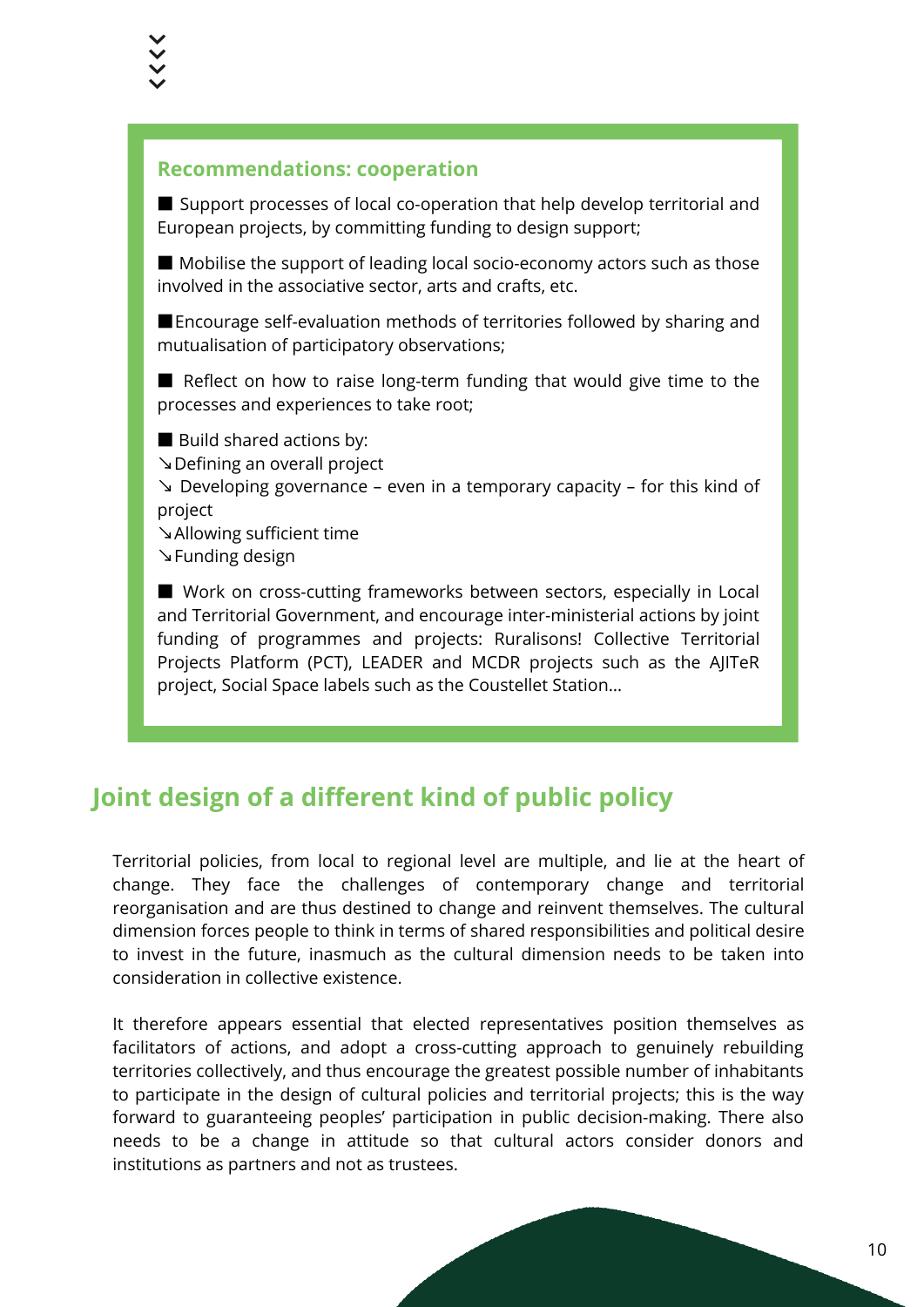Finally, as previously mentioned, culture needs to be considered in all its dimensions and not merely those limited to "artistic" activities; nor should it be studied through the prism of economy. It is both a contributor and a prerequisite for territorial projects, and now more than ever before, should encourage us to shift from speeches on attractiveness to acts of hospitality.

#### **Principles / posture**

■ Experiment with new ways of creating local public policies: joint design and calls for expression of interest

■ Rethink the time-lines of projects and move beyond short-term thinking

#### **Recommendations**

■ In order to consolidate the joint design at territorial lever three methodologies can be considered:

↘ Open up the areas of territorial project design to actors and local inhabitants and inter-township and/or inter-community level. Imagine a "Cultural" Territorial Coherence Plan (SCoT)

↘ Develop framework guidelines for arts and culture such as SOLIMA (Framework guidelines for present-day music venues) SODAREP (Framework guidelines for the Development of Street Arts and in Public Spaces) SODAM (Framework guidelines for the Territorial Development of Puppet Arts) etc.

↘ Current reflections within the Ministry for Culture on the decentralised approach of shared auditing and analyses of territories that take the work of cultural centres in Belgium that is based on cultural rights and popular education into account.

■ Create time and space for appropriation and sharing and even training on territorial project to enable elected officials as well as other actors and citizens to train together.